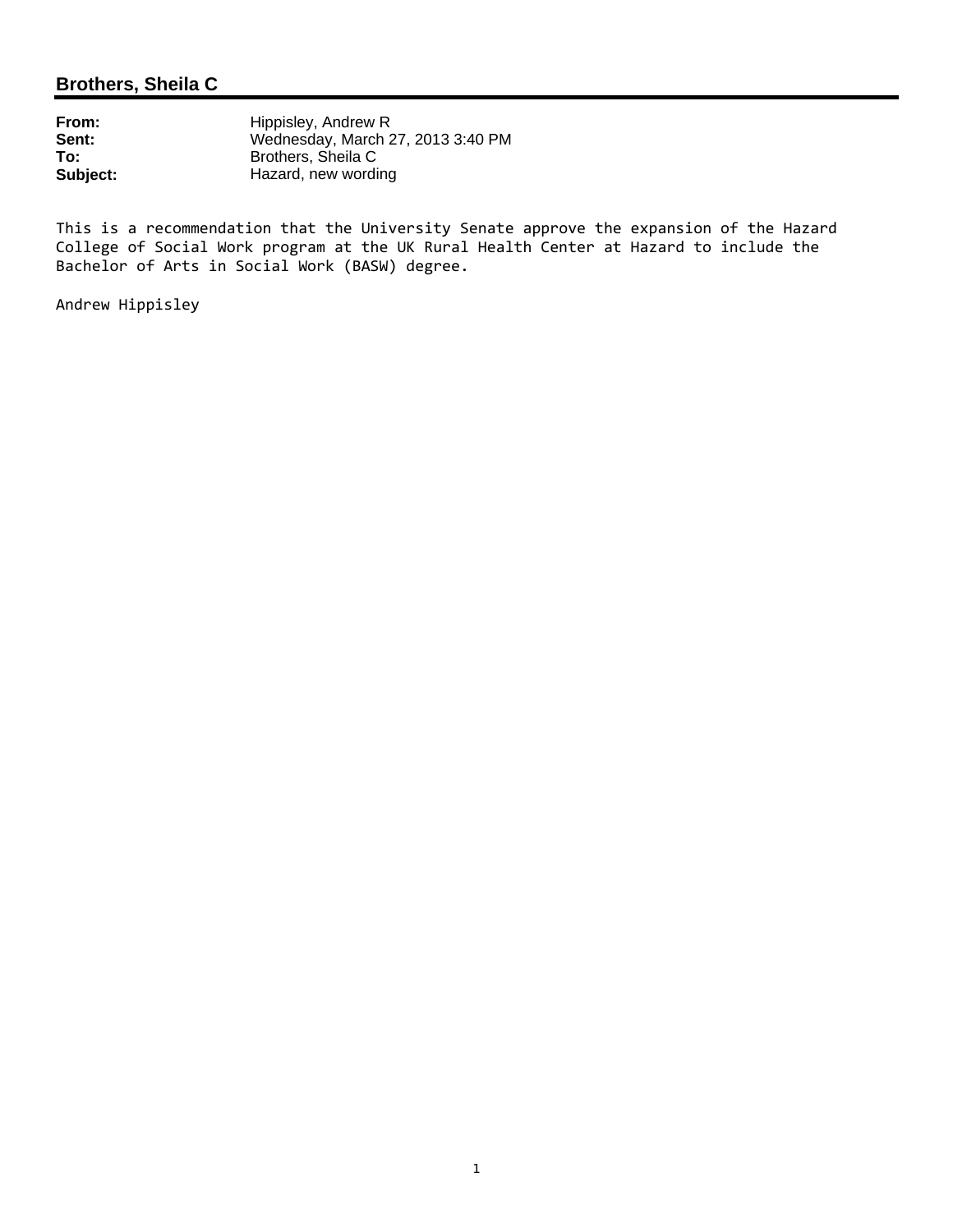To: Andrew Hippisley, Academic Program Approvals Committeel

From: Karen Badger, PhD, Director of Undergraduate Studies, Associate Dean of Academic and Student Affairs, College of Social Work

Date: March 27, 2013

Re: Expansion of off-campus program to include BASW degree

The College of Social Work faculty and Dean have approved the expansion of off-campus educational programming offered in Hazard to include the offering of the Bachelor of Arts in Social Work degree currently offered on the main campus of UK. Per the direction of Sheila Brothers, I am attaching the off-campus program expansion proposal for your review.

Although there is no standard form available for proposals such as this, I did meet with Dr. Heidi Anderson to review the SACS/COC requirements relevant to the proposal, which then guided the construction of the document. Dr. Anderson concluded that this proposal did not constitute a substitutive change based on the SACS/COC process and then only "regular internal university processes" are necessary for approval. I have forwarded the email received from Dr. Anderson that shares this information.

The BASW would be offered at the UK Center for Excellence and Rural Health, address: 750 Morton Boulevard, Hazard, Ky. 41701. This expansion was approved by the UK College of Social Work Curriculum Committee on November 7, 2012 and by the College of Social Work Faculty on November 19, 2012. The Dean of the College (Dr. James 'Ike' Adams) approved the proposal on November 19, 2012 also.

The intended start date of this program is the fall 2013 semester (following the successful completion of the approval process). More details about the expansion initiative are outlined in the proposal.

Please direct any questions about the proposal to Karen Badger [\(kbadger@uky.edu\)](mailto:kbadger@uky.edu) or phone 7-2350.

Thank you for your consideration.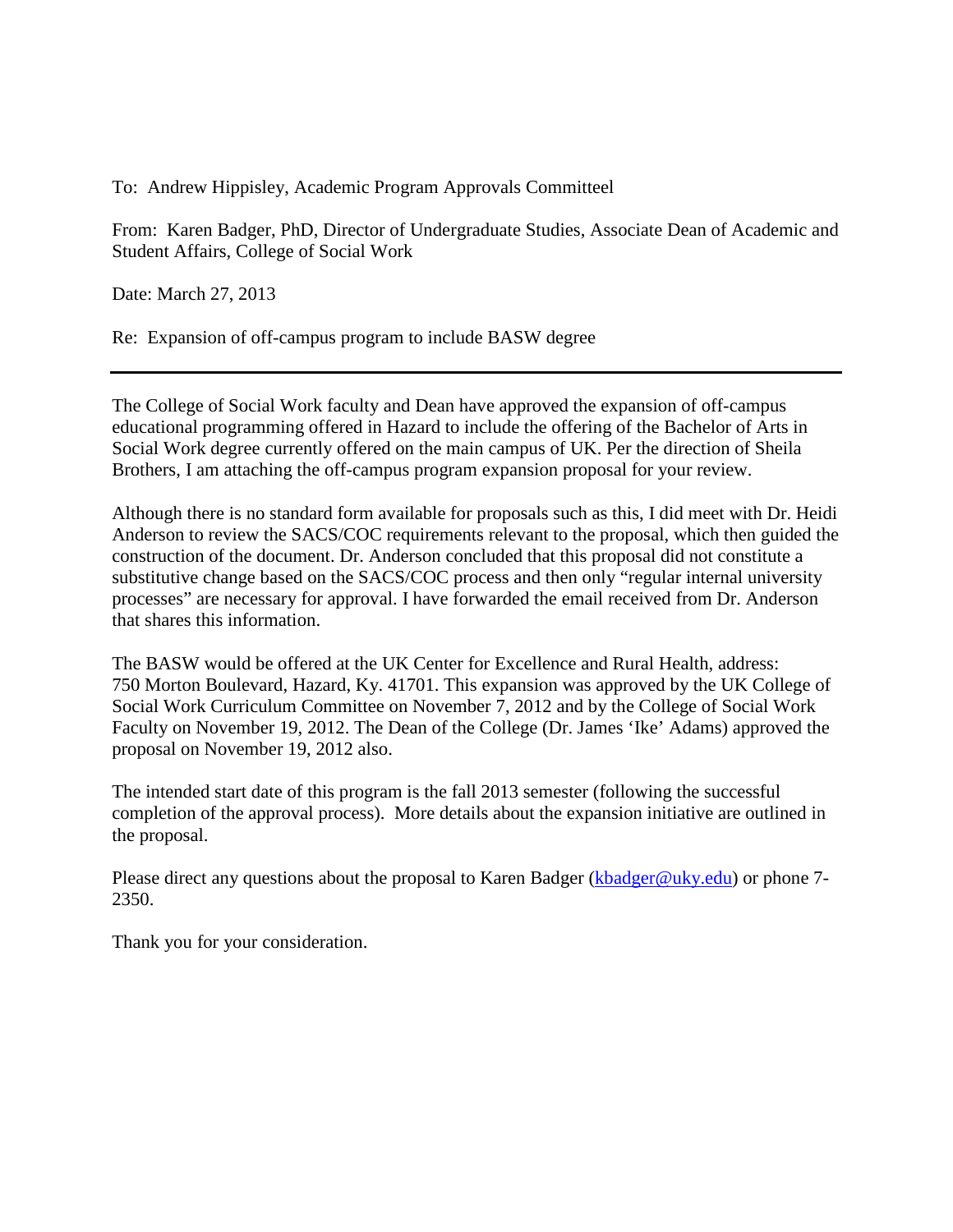To: Undergraduate Council

From: Karen Badger, PhD, Director of Undergraduate Studies, Associate Dean of Academic and Student Affairs, College of Social Work

Date: November 28, 2012

Re: Expansion of off-campus program to include BASW degree

The College of Social Work faculty and Dean have approved the expansion of off-campus educational programming offered in Hazard to include the offering of the Bachelor of Arts in Social Work degree currently offered on the main campus of UK. Per the direction of Sheila Brothers, I am attaching the off-campus program expansion proposal for your review.

The BASW would be offered at the UK Center for Excellence and Rural Health, address: 750 Morton Boulevard, Hazard, Ky. 41701. This expansion was approved by the UK College of Social Work Curriculum Committee on November 7, 2012 and by the College of Social Work Faculty on November 19, 2012. The Dean of the College (Dr. James 'Ike' Adams) approved the proposal on November 19, 2012 also.

The intended start date of this program is the Fall 2013 semester (following the successful completion of the approval process). More details about the expansion initiative are outlined in the proposal.

Please direct any questions about the proposal to Karen Badger (kbadger@uky.edu) or phone 7-2350.

Thank you for your consideration.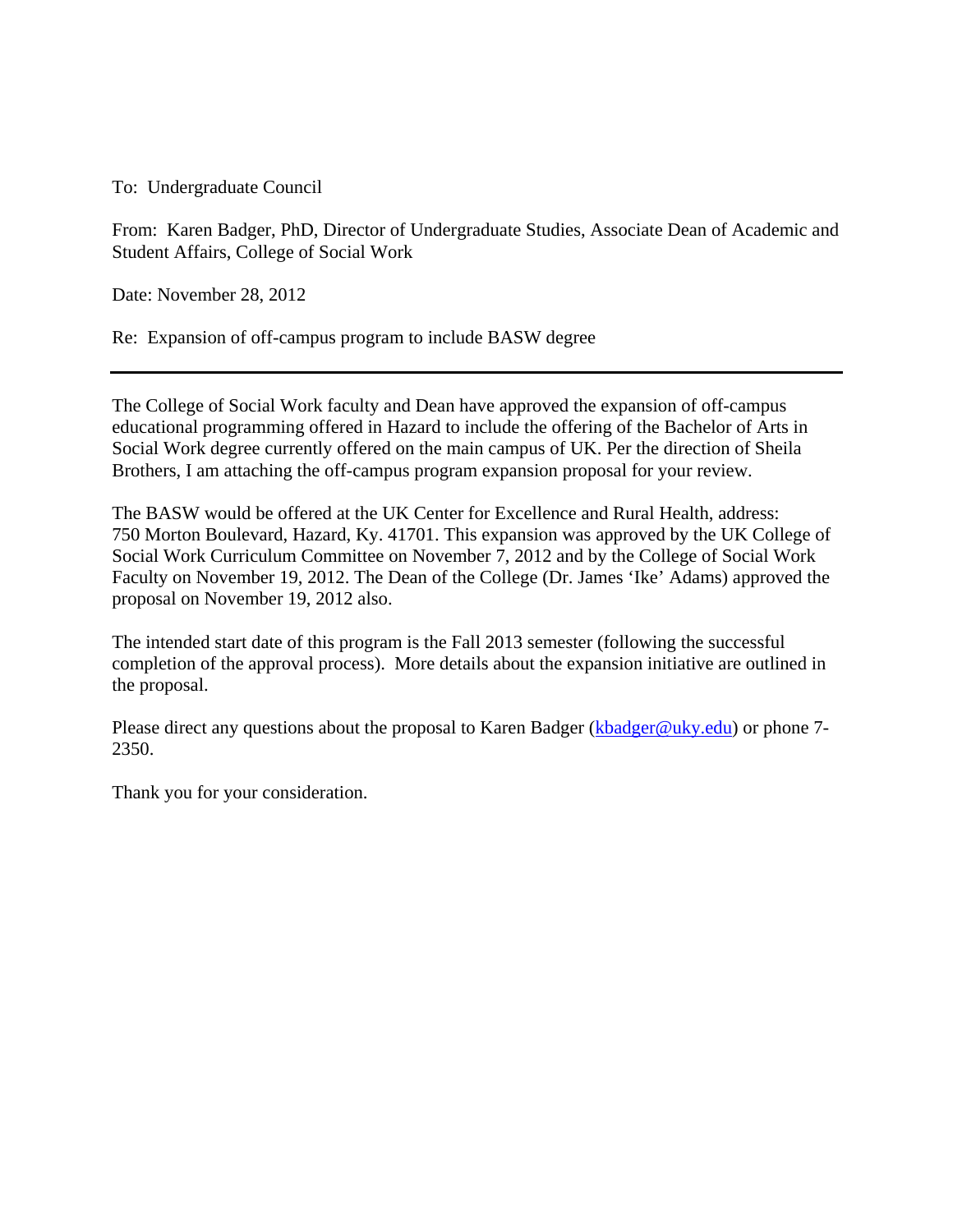#### **BASW Program –Hazard Off-campus Site Proposal November 28, 2012**

**Proposed Action:** This initiative proposes that the Hazard off-campus social work program be expanded to include the BASW degree offered at the UK Rural Health Center, Hazard, Ky. beginning Fall, 2013.

#### **Background**

UK COSW has been invited by Hazard faculty and students to establish an off-campus BASW program at the Rural Health Center, Hazard, Ky. to fill the gap left by EKU following the discontinuation of their Hazard-based BSW program. Collaborative planning efforts have occurred with Melissa Slone, UK MSW Hazard Program Coordinator, Cindy Plummer, Coordinator of the AAS Human Services Program at Hazard, and Dr. Fran Feltner, UK Rural Health Center. Consultation has also been obtained from Dr. Heidi Anderson regarding regulatory implications of this substantive change.

UK Rural Healthcare Center is an off-site location that is an established off-campus site for the UK COSW that has in place classrooms, technology options, student space, as well as a UK supported Director of Student Services to offer support to students supplemental to that supplied by degree programs. This proposal is compatible with the mission of a land grant institution and would create greater access to social work undergraduate education in the Commonwealth.

The Hazard- KCTC currently offers an Associate in Applied Science (AAS) degree in Human Services. Many of these enrolled students wish to pursue BSW degrees, and do so either after completion of the AAS or once undergraduate social work programs pre-requisites are met for transfer to 4 year social work programs. Dr. Latonya Hesterberg, Chair, Morehead State University, shared that they currently have approximately 12 students who are traveling from the Hazard area. Reportedly, between 10 and 18 students were admitted each fall and spring semester at the EKU BSW Hazard location (C. Plummer, personal communication, November 4, 2012). Approximately 19 graduates are expected from the AAS in Human Services program this academic year; 177 students are currently enrolled in the major. *Additional information is outlined in the Addendum, pp. 5-7 of this document*.

Approximately 30 AAS students in the 2011-2012 academic year specifically requested the UK BASW program as their program of choice. Many of these students brought up proximity/access issues as obstacles to obtaining a BASW/BSW education. Since some travel long distances even to the Hazard campus, the students reacted positively to the idea of possible delivery of the UK BASW via a combination face-to-face and distance learning program model. All students present during that discussion stated they had access to high speed internet services. In addition, The Rural Health Center has state-of-the art ITV rooms available, which make this delivery mode easily accessible.

#### **BASW Degree Information**

**BASW Degree Requirements:** The BASW degree consists of 120 semester credit hours and includes general education, college pre-requisites, core professional major requirements, and upper division elective credits. Students in the proposed off-campus Hazard program would transfer in their general education, pre-major, and two elective requirements *(61 credit hours).* Only the last two years of the BASW curriculum would be offered at the Hazard location. This arrangement requires students to obtain *59 credit hours* from the University of Kentucky to meet degree requirements. Social work professional courses would be offered at the Hazard off-campus site (face-to-face, ITV, or hybrid format) and elective requirements could be fulfilled via distance learning offerings. This curricular design is in compliance with the SACS requirement that at least 25% of the credits required for a degree are earned within the degree-conferring institution.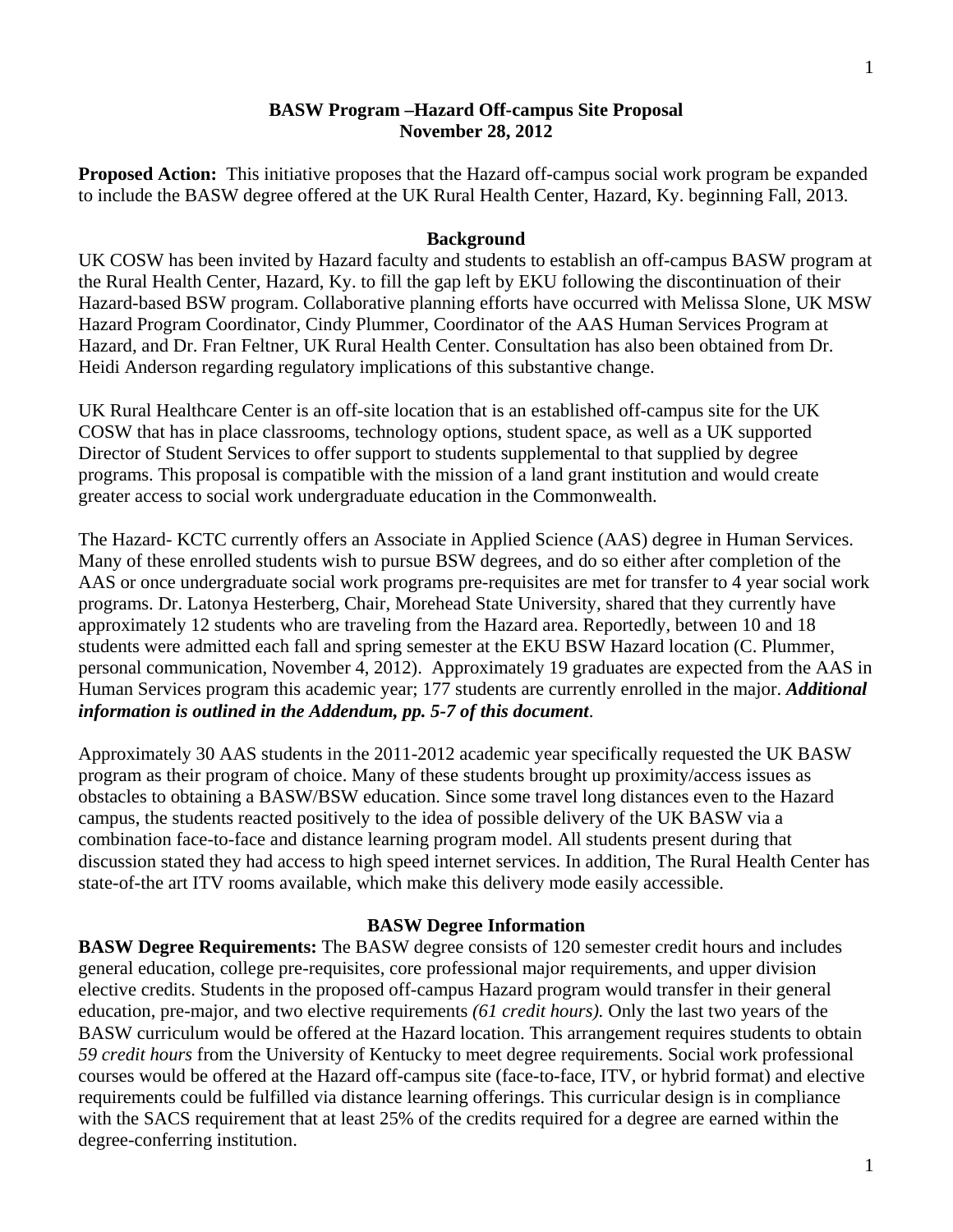**Admission Cycle and Criteria:** Social work admission criteria for Hazard-based students would be the same as those applying for the social work major program in Lexington. Students would need grades of A or B in the transfer equivalency courses for SW 124, SW 222, as well as successfully complete SOC 101, PSY 100, and a human biology course, while maintaining an overall GPA of 2.5 or higher. Prospective students would be expected to complete the BASW social work major application and essay requirement and submit these materials to the College of Social Work, as well as complete an application through Undergraduate Admissions for general admissions to UK (similar to any student entering UK).

It is proposed that a new cohort of BASW students be accepted each Fall semester with the expectation that students can complete the BASW within 4 (fall and spring) semesters following the program model.

**Comparability of Curriculum:** The courses and student learning outcomes established for the Hazardbased BASW program are the same as those employed in the main campus BASW program. Each course offered in the BASW program has a master syllabus that includes embedded Signature Assignments in each course that are tied to the program student learning outcomes. These syllabi will be employed in the same manner in the Hazard campus program as they are on main campus.

**Transfer of general education and pre-major social work requirements:** A transfer agreement regarding the UK BASW general education (UK Core) and pre-requisite requirements will be completed between UK and KCTCS Hazard using the KCTCS general transfer agreement form. This form delineates course equivalencies and asks for notification of one year prior to the discontinuation of any agreement/program. Such an agreement will assist KCTCS advisors in preparing students for application to the BASW program and will clarify UK transfer requirements in advance of student application to UK.

**BASW Professional Course Schedule**: The last two years of the BASW program model requires students to complete the following courses:

| <b>First Fall Semester</b>                        |             | <b>First Spring Semester</b>                       |                       |
|---------------------------------------------------|-------------|----------------------------------------------------|-----------------------|
| <b>SW 300- Social Work Practice I</b> (4 credits) |             | <b>SW 350- Social Work Practice II (3 credits)</b> |                       |
| SW 430- Policy                                    | (3 credits) | SW 435-Ethics                                      | (3 credits)           |
| <b>SW 421-HBSE I</b>                              | (3 credits) | <b>SW 422- HBSE II</b>                             | (3 credits)           |
| <b>Upper division elective</b>                    | (3 credits) | <b>SW 444- Field Practicum I</b>                   | (5 credits)           |
| <b>Upper division elective</b>                    | (3 credits) |                                                    |                       |
| <b>Total:</b>                                     | 16 credits  | <b>Total:</b>                                      | 14 credits            |
| <b>Second Fall Semester</b>                       |             | <b>Second Spring Semester</b>                      |                       |
| <b>SW 400- Social Work Practice II</b>            | (4 credits) | <b>SW 445- Field Practicum II</b>                  | $(8 \text{ credits})$ |
| SW 450-Research                                   | (4 credits) | <b>SW 470- Senior Seminar</b>                      | (3 credits)           |
| <b>SW 460-</b>                                    | (4 credits) | <b>Upper division elective</b>                     | (3 credits)           |
| <b>Upper division elective</b>                    | (3 credits) |                                                    |                       |
| <b>Total:</b>                                     | 15 credits  | <b>Total:</b>                                      | 14 credits            |

New cohorts in the BASW program would begin each fall semester of each year. The first year in which student were accepted would require the offering of the following courses at the Hazard location (either face-to-face or DL (hybrid) formats):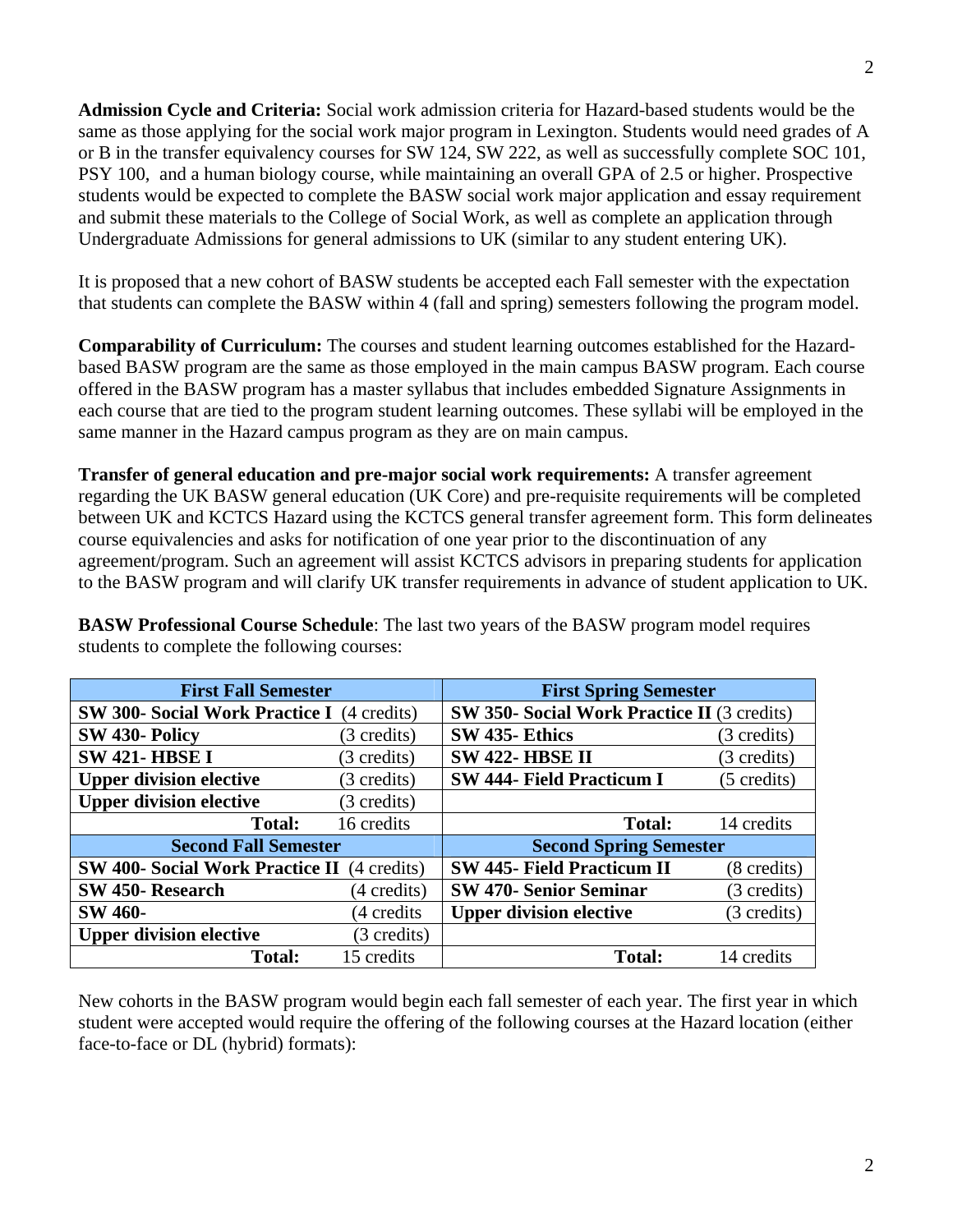| <b>First Fall Semester</b>                        |                       | <b>First Spring Semester</b>                       |                       |
|---------------------------------------------------|-----------------------|----------------------------------------------------|-----------------------|
| <b>SW 300- Social Work Practice I</b> (4 credits) |                       | <b>SW 350- Social Work Practice II</b> (3 credits) |                       |
| SW 430- Policy                                    | $(3 \text{ credits})$ | <b>SW 435-Ethics</b>                               | (3 credits)           |
| <b>SW 421- HBSE I</b>                             | (3 credits)           | <b>SW 422- HBSE II</b>                             | $(3 \text{ credits})$ |
|                                                   |                       | <b>SW 444- Field Practicum I</b>                   | $(5 \text{ credits})$ |

From the second year forward of the offering of the Hazard-based BASW program, six (6) courses would be offered at the Hazard location (either face-to-face or DL hybrid formats) each semester:

| <b>First Fall Semester</b>                         | <b>First Spring Semester</b>                              |
|----------------------------------------------------|-----------------------------------------------------------|
| <b>SW 300- Social Work Practice I</b> (4 credits)  | <b>SW 350- Social Work Practice II</b> (3 credits)        |
| SW 430- Policy<br>(3 credits)                      | SW 435-Ethics<br>(3 credits)                              |
| <b>SW 421-HBSE I</b><br>(3 credits)                | <b>SW 422- HBSE II</b><br>(3 credits)                     |
|                                                    | <b>SW 444- Field Practicum I</b><br>$(5 \text{ credits})$ |
| <b>Second Fall Semester</b>                        | <b>Second Spring Semester</b>                             |
| <b>SW 400- Social Work Practice II</b> (4 credits) | <b>SW 445- Field Practicum II</b><br>(8 credits)          |
| SW 450-Research<br>(4 credits)                     | <b>SW 470- Senior Seminar</b><br>(3 credits)              |
| <b>SW 460-</b><br>(4 credits)                      |                                                           |

**Electives:** Students would complete elective requirements via distance learning options. Nine (9) credit hours offered under the SW prefix are currently available: *SW 580*- Financial Social Work**,** *SW 515* (RC 515), and *SW 516* (RC 516) Psychosocial aspects of medical disabilities I/ II. Additionally, *RC 520*- Rehabilitation Counseling Principles is available on-line and popular with the BASW students. Also, *SW 580:* End of Life Care is currently being revised as an on-line course offering. There are other initiatives occurring across campus that will create increased offerings of electives from which students can choose that will be delivered completely on-line. Hazard KCTCS is revising specific sections of three courses they offer to meet the standards of UK's 300 level courses. Students who successfully complete these specific sections of these courses could then receive 300 level credit upon transfer.

**Course Delivery Mode:** Currently, some courses of our courses in the BASW program are candidates for hybrid delivery. SW 430 is already being delivered as a DL course, and SW 421, SW 422, SW 435, SW 444, SW 445, and SW 460 are possible and should be evaluated for appropriateness of DL delivery for both on-campus and off-campus programming. Courses that require a face-to-face approach (e.g., practice courses, capstone course) can utilize technology through inverted classroom delivery. Lecture content and peer review activities could be off-loaded to on-line formats and face-to-face contacts then focused on the application of material and skill development. The use of such technological pedagogy creates the opportunity for off-campus students to hear lectures from faculty teaching the same course on main campus even when adjunct faculty are assigned as instructors in the actual course.

### **Faculty and Staff Support**

**Program Staffing:** The program would be supported by a College-hired Student Affairs Officer II (.6 to 1.0 FTE as appropriate for program development: planned funding source- student credit hours). This position will require an earned MSW and be responsible for providing the same level of student support to BASW students enrolled in the Hazard based program as those provided on main campus by the Student Affairs Officer II assigned to the undergraduate program. Responsibilities include program orientation, advising, recruitment, student record functions (e.g., degree planning and auditing, lifting advising holds, and coordinating APEX requests, and acting as a liaison for students and the overall university (regarding deadlines, requirements, etc.) The Hazard based position will fulfill job duties using processes/procedures central to the College of Social Work and UK as well as the same resources (databases, forms, etc.)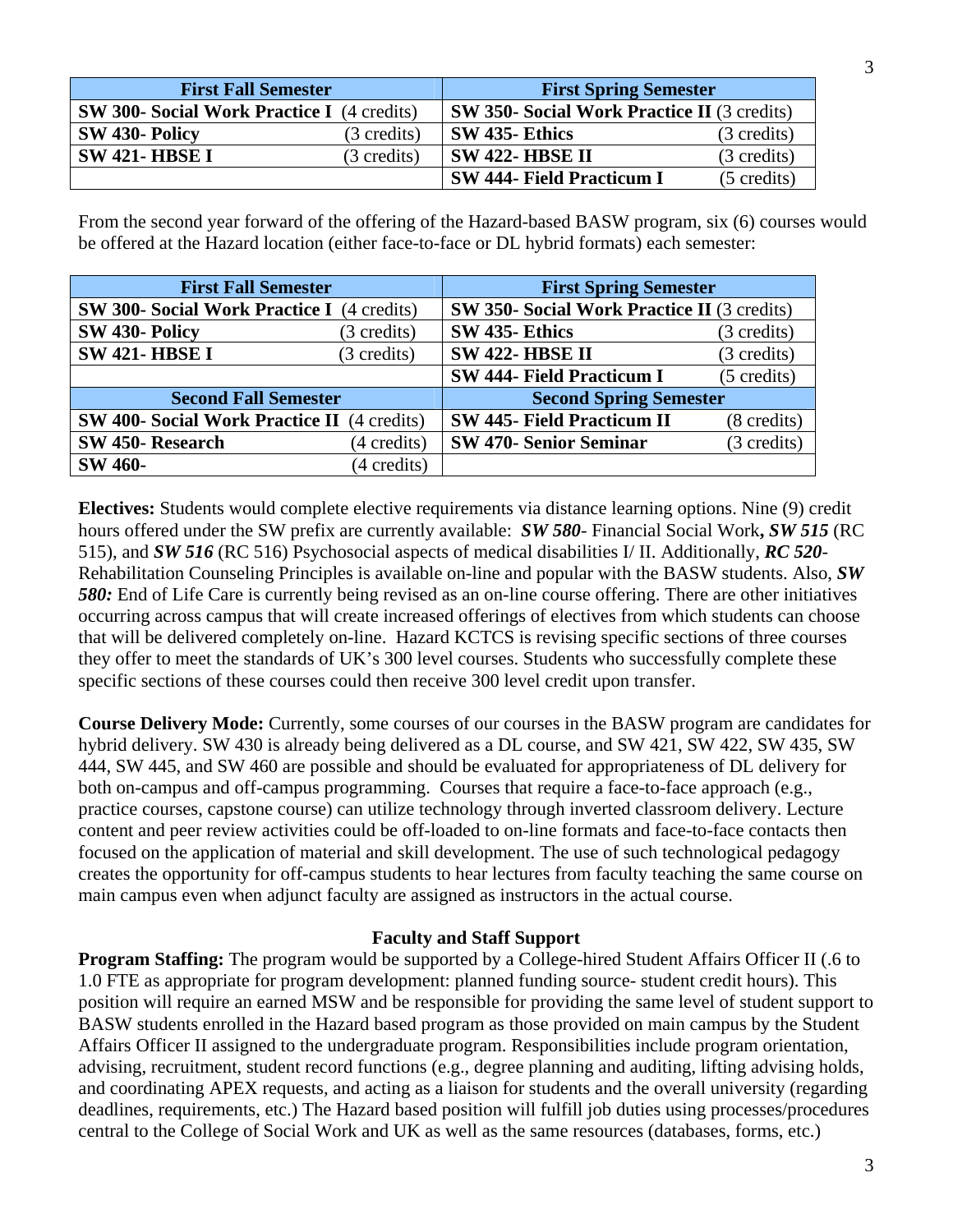The Director of Undergraduate Studies would supervise the Student Affairs Officer II position and oversee the program. Cindy Plummer (KCTCS-Hazard), program director, has agreed to work with UK to assist with advising and transfer for KCTC- Hazard students who wish to apply to the BASW program.

**Faculty Resources, Credentialing and Quality Assurance:** Adjunct faculty teaching in the Hazardbased BASW program would complete the same credentialing process as those assigned course instruction responsibilities in the main campus program and those teaching in other off-campus MSW programs. Adjunct faculty teaching practice courses would need to meet CSWE COA requirements. A core of potential adjunct faculty members have been identified who could provide consistent support to this program, along with the support of full-time faculty. These adjunct faculty assignments could be made without detracting from the current adjunct faculty support of the Hazard-based MSW program. The Associate Dean of Academic and Student Affairs/Director of Undergraduate Studies will provide oversight to Hazard-based adjunct faculty, including faculty meetings scheduled regularly throughout each teaching semester at the Hazard location.

There are 20 full-time faculty positions within the College of Social Work. Full-time faculty instructional support to the off-campus site would take place primarily through ITV or other distance learning formats (e.g., hybrid, on-line delivery) for social work courses.

The central UK course evaluation system will be employed for any course offerings at the Hazard locations. Program assessment data will be collected from student enrolled in the off-campus program using the same measures and methods designed for main campus assessment data collection. These data will be examined in the aggregate for the BASW program, as well as examined as separate programs.

### **Program Facility and Student Resources**

The BASW program would be delivered at the UK Rural Health Center, a site approved by SACS and the delivery site of the MSW program. This facility has state-of-the-art ITV rooms available for classroom instruction, as well as a student lounge, study rooms, and a computer lab. The Center also has a Student Services Director to assist students with issues such as financial aid and academic enhancement support.

In addition, the Center has ITV staff available to assist students, along with the COSW IT staff person and UK's central Helpdesk. All Hazard based BASW students would be assigned UK email addresses each course offered at the campus location will have a Blackboard shell (as is true for all main campus courses). Off-campus students would have access to librarians (a DL librarian attends the MSW Hazard orientation each year), the electronic library distance learning resources and inter-library loan options.

Melissa Sloan shared that there are agencies in the region for completion of field practica such as the DCBS offices in all the counties, 6 private foster care agencies in the surrounding regions, 2 youth residential facilities. The DJJ (including the Detention Center and CLEP program) and both comprehensive care centers offer a variety of services to youths and their families. There are approximately 7 hospitals in the area (all employ social workers), a number of clinics, health departments, VA nursing homes, hospice agencies, substance abuse intervention agencies and additional services for adults and the elderly (ADDs in each region, senior centers, day treatments, etc.)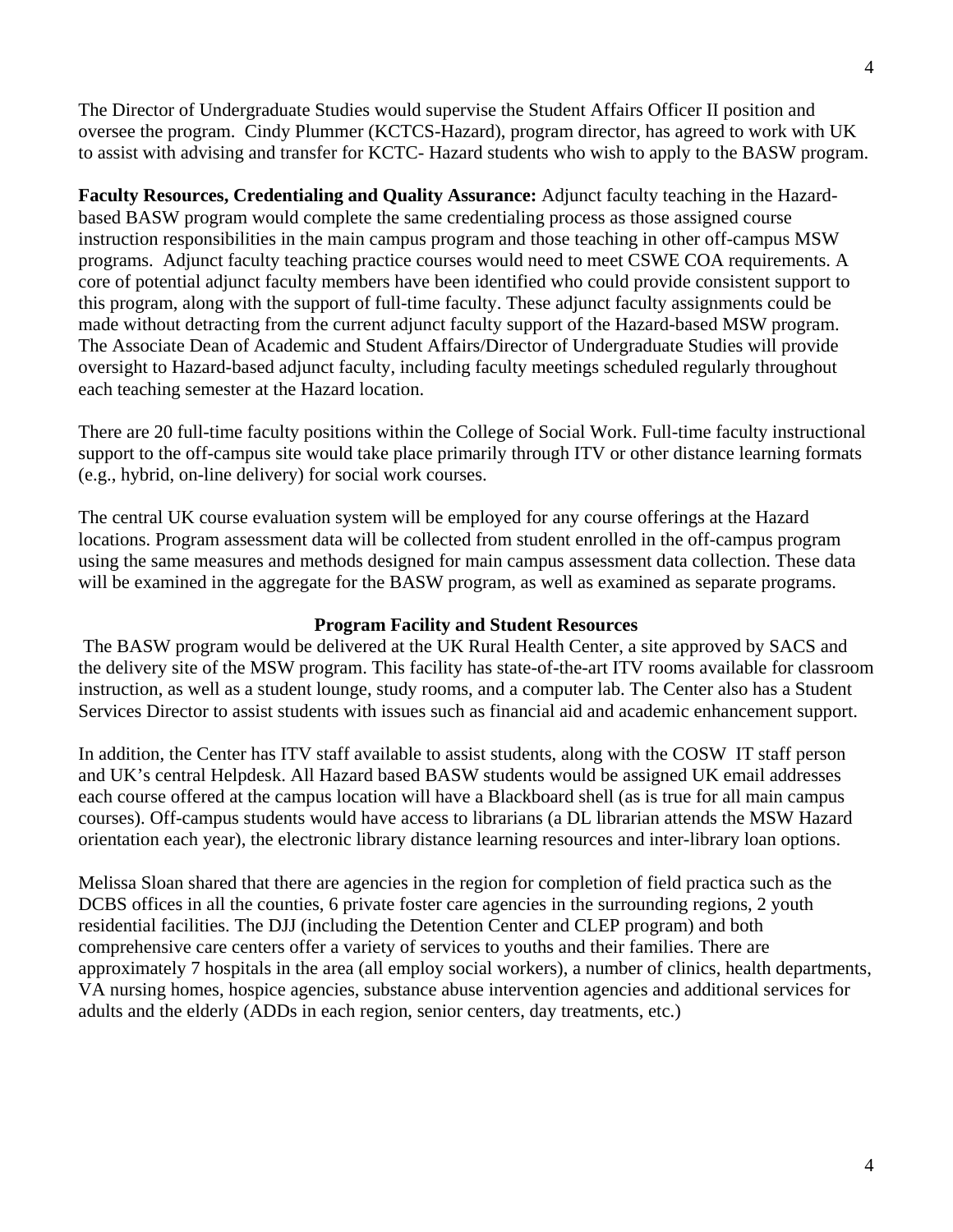## **Addendum: Additional Information**

Job Outlook: According to the Kentucky Office of Employment and Training website,http://workforcekentucky.ky.gov/ here is the estimated employment trends for Big Sandy and Kentucky River regions.

# **Big Sandy Region**

| <b>Occupation</b>                              | <b>Estimated Established</b><br><b>Employment</b> | <b>Projected Employment</b>        |
|------------------------------------------------|---------------------------------------------------|------------------------------------|
| Child, Family, and School Social Workers       | 2008 Estimated Employment = $174$                 | 2018 Projected Employment = $182$  |
| "Case workers" = Healthcare Social Workers     | 2010 Estimated Employment = $1510$                | 2020 Projected Employment = $2020$ |
| (medical and public)                           |                                                   |                                    |
| Mental Health and Substance Abuse Social       | Confidential                                      | Confidential                       |
| Workers                                        |                                                   |                                    |
| Social and Community Service Managers          | 2008 Estimated Employment = $56$                  | 2018 Projected Employment = $62$   |
| Social and Human Service Assistants            | 2008 Estimated Employment = $149$                 | 2018 Projected Employment = $164$  |
| Social Workers, All Others                     | $2008$ Estimated Employment = 48                  | 2018 Projected Employment = $53$   |
| <b>Mental Health Counselors</b>                | Confidential                                      | Confidential                       |
| Educational, Guidance, School and Vocational   | $2008$ Estimated Employment = 131                 | 2018 Projected Employment = $151$  |
| Counselors                                     |                                                   |                                    |
| <b>Rehabilitation Counselors</b>               | 2008 Estimated Employment = $70$                  | 2018 Projected Employment = $78$   |
| <b>Substance Abuse and Behavioral Disorder</b> | 2008 Estimated Employment = $54$                  | 2018 Projected Employment = $65$   |
| Counselors                                     |                                                   |                                    |
| "Family Services" = Health Educators, Funeral  |                                                   |                                    |
| Attendants, and Child, Family, and School      |                                                   |                                    |
| Social Workers.                                |                                                   |                                    |
| <b>Health Educators</b>                        | Confidential                                      | Confidential                       |
| "Corrections" $=$                              | 2008 Estimated Employment = $592$                 | 2018 Projected Employment = $695$  |
| Correctional Officers and Jailers              |                                                   |                                    |
| Personal Care and Service Workers              | Confidential                                      | Confidential                       |

# **Kentucky River Region**

| <b>Occupation</b>                             | <b>Estimated Established</b>      | <b>Projected Employment</b>       |
|-----------------------------------------------|-----------------------------------|-----------------------------------|
|                                               | <b>Employment</b>                 |                                   |
| Child, Family, and School Social Workers      | 2008 Estimated Employment = $261$ | 2018 Projected Employment = $270$ |
| Healthcare Social Workers (medical and        | 2008 Estimated Employment = $78$  | 2018 Projected Employment = $93$  |
| public)                                       |                                   |                                   |
| Mental Health and Substance Abuse Social      | 61                                | 77                                |
| Workers                                       |                                   |                                   |
| <b>Social and Community Service Managers</b>  | 2008 Estimated Employment = $171$ | $2018$ Projected Employment = 186 |
| <b>Social and Human Service Assistants</b>    | 2008 Estimated Employment = $215$ | 2018 Projected Employment = $246$ |
| Social Workers, All Others                    | Confidential                      | Confidential                      |
| <b>Mental Health Counselors</b>               | $2008$ Estimated Employment = 192 | 2018 Projected Employment = $237$ |
| Educational, Guidance, School and Vocational  | 2008 Estimated Employment = $56$  | 2018 Projected Employment = $62$  |
| Counselors                                    |                                   |                                   |
| <b>Rehabilitation Counselors</b>              | 2008 Estimated Employment = $47$  | 2018 Projected Employment = $55$  |
| Substance Abuse and Behavioral Disorder       | Confidential                      | Confidential                      |
| Counselors                                    |                                   |                                   |
| "Family Services" = Health Educators, Funeral |                                   |                                   |
| Attendants, and Child, Family, and School     |                                   |                                   |
| Social Workers.                               |                                   |                                   |
| <b>Health Educators</b>                       | 2008 Estimated Employment = $76$  | 2018 Projected Employment = $87$  |
| "Corrections" and "Juvenile Corrections" =    | $2008$ Estimated Employment = 130 | 2018 Projected Employment = $138$ |
| Correctional Officers and Jailers             |                                   |                                   |
| Personal Care and Service Workers             | Confidential                      | Confidential                      |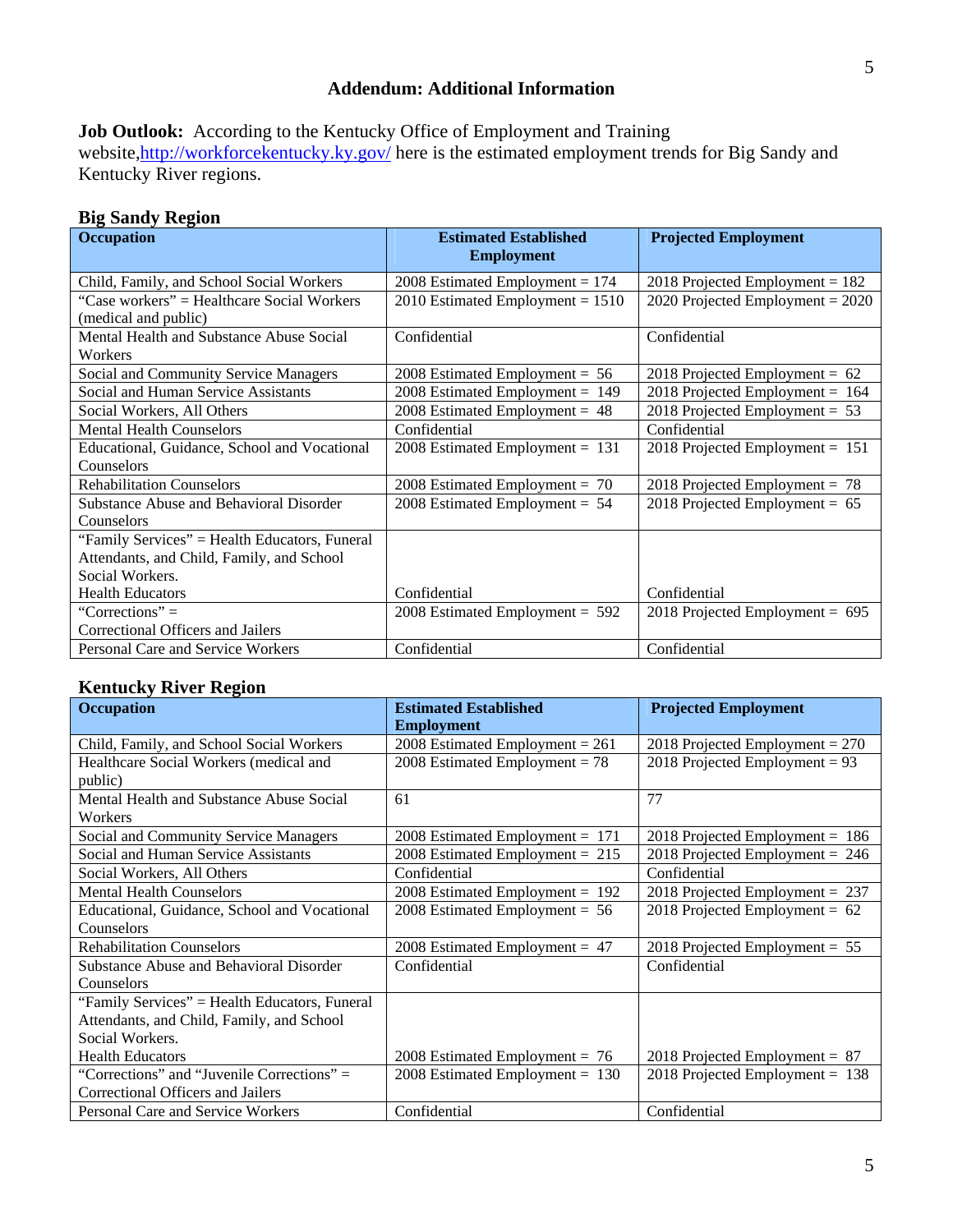According to the U.S. Bureau of Labor Statistics (http://www.bls.gov/ ) we find the following employment trends for the nation

| <b>Occupation</b>                   | <b>Employment</b> |         | <b>Change</b> | % Change |
|-------------------------------------|-------------------|---------|---------------|----------|
|                                     | 2010              | 2020    |               |          |
| <b>Healthcare Support</b>           | 4,190.0           | 5,633.7 | 1,443.7       | 34.5     |
| Personal Care and Service           | 4.994.7           | 6,331.4 | 1,336.6       | 26.8     |
| <b>Healthcare Practitioners</b>     | 7,799.3           | 9,819.0 | 2,019.7       | 25.9     |
| <b>Community and Social Service</b> | 2,402.7           | 2,985.0 | 582.3         | 24.2     |
| <b>Protective Service</b>           | 3,302.5           | 3,667.0 | 364.5         | 11.0     |

## **Employment by major occupational group, 2010 and projected 2020, May 2010(In thousands)**

Source: Employment data - Employment Projections Program, U.S. Bureau of Labor Statistics

### **Current Data regarding KCTCS-Hazard AAS in Human Services program**

Estimated current student enrollment in the Fall 2012 as described in the Hazard Community and Technical College Office of Institutional Effectiveness Report:

The history of conferring of AAS in Human Services degree as described in the Hazard- KTCT Office of Institutional Research is listed below:

| <b>Academic Year</b> | <b>Unduplicated Student</b> |
|----------------------|-----------------------------|
|                      | <b>AAS</b> in HS Degrees    |
| $2011 - 12$          | 26                          |
| 2010-11              | 14                          |
| 2009-10              | Q                           |
| 2008-09              | 12                          |
| $2007 - 08$          | $\overline{A}$              |

These data show only students who completed all AAS in Human Services degree requirements. Students interested in pursuing a BSW/BASW often enroll in KCTCS to meet gen ed and pre-requisites and then transfer out without finishing the AAS degree to pursue a bachelors degree (C. Plummer, personal communication, October 19, 2012). Enrollment data in this major on the Hazard KCTC campus for the current year follows.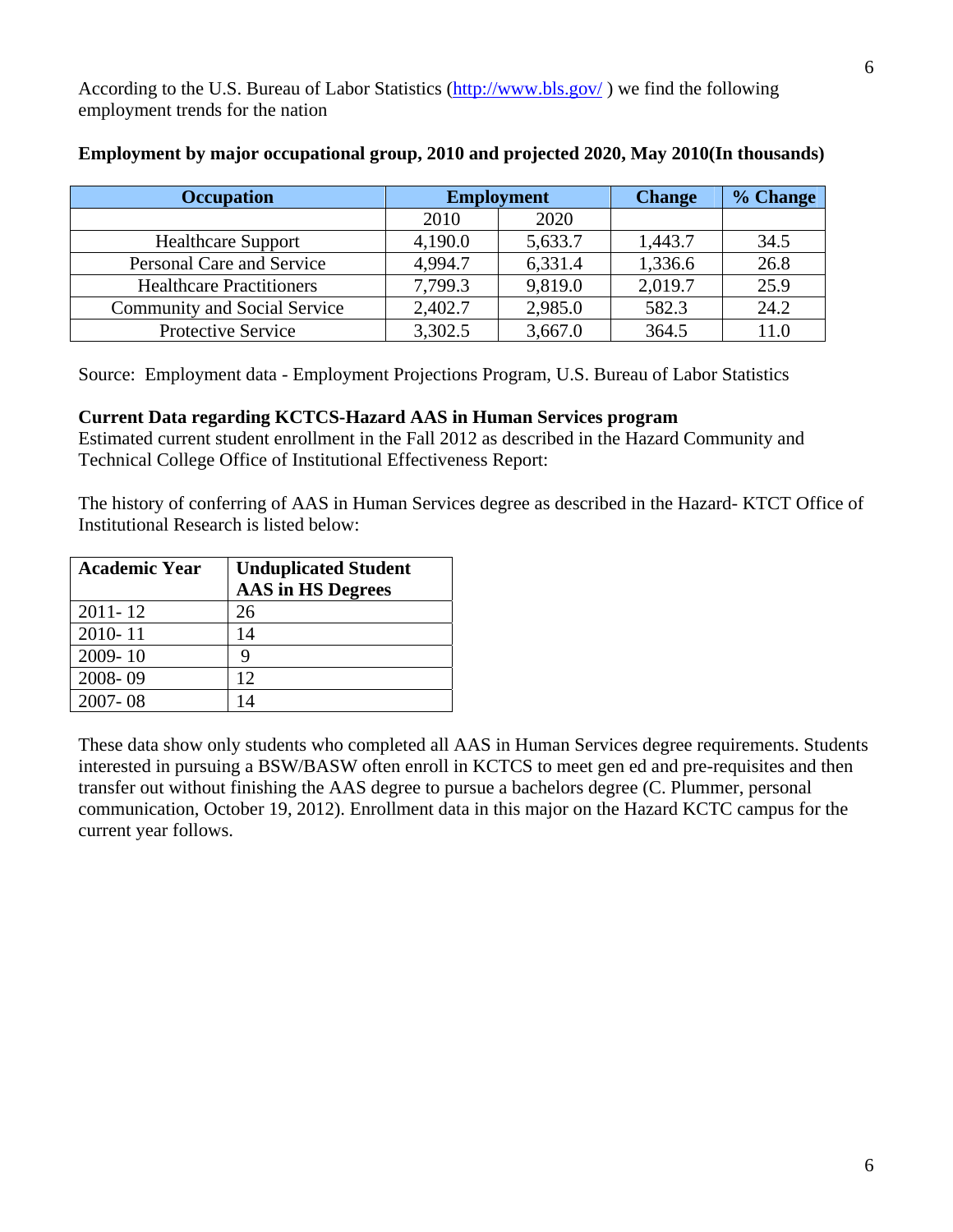| FALL 2012 HUMAN SERVICES STUDENT ENROLLMENT |              |                        |
|---------------------------------------------|--------------|------------------------|
| County                                      |              | <b>Number Enrolled</b> |
| <b>Breathitt</b>                            |              | 21                     |
| Knott                                       |              | 12                     |
| Lee                                         |              | 14                     |
| Leslie                                      |              | 11                     |
| Letcher                                     |              | 2                      |
| Menifee                                     |              | 1                      |
| Owsley                                      |              |                        |
| Perry                                       |              | 45                     |
| Wolfe                                       |              | 4                      |
|                                             | <b>TOTAL</b> | 117                    |

HAZARD COMMUNITY AND TECHNICAL COLLEGE

**SUMMARY**: As of the last day to add a 16-week class, 8-17-2012, 117 students were enrolled and listed in the Human Services program major. 116 of 117 (or 99%) are from the HCTC 8-county service area which includes Breathitt, Knott, Lee, Leslie, Letcher, Owsley, Perry, and Wolfe; the other student from outside the HCTC service area is from Menifee County.

Enrollment data for MSW students in the Hazard- Prestonsburg area using SW 608 or SW 722 courses for Advanced Standing students and SW 600 for 60 hour program students.

| <b>Academic Year</b> | <b>Hazard Campus</b> |                                                              |               | <b>Prestonsburg Campus</b> |
|----------------------|----------------------|--------------------------------------------------------------|---------------|----------------------------|
|                      | 60 Hr Program        | <b>Advanced Standing</b>                                     | 60 Hr Program | <b>Advanced Standing</b>   |
| 2012-2013            |                      | 4 (3 are EKU BSW<br>graduates near end of 5 yr<br>AS window) |               | 8                          |
| 2011-2012            |                      |                                                              |               |                            |
| 2010-2011            |                      |                                                              |               |                            |
| 2009-2010            |                      |                                                              |               |                            |
| 2008-2009            |                      |                                                              |               |                            |
| 2007-2009            |                      |                                                              |               |                            |

Hazard program 60 hour and Advanced Standing MSW graduates (per retrospective calculation)

| Year | # of Hazard      |
|------|------------------|
|      | <b>MSW</b>       |
|      | <b>Graduates</b> |
| 2002 | 10               |
| 2004 | 17               |
| 2006 |                  |
| 2008 | 18               |
| 2010 | 10               |
| 2012 | Q                |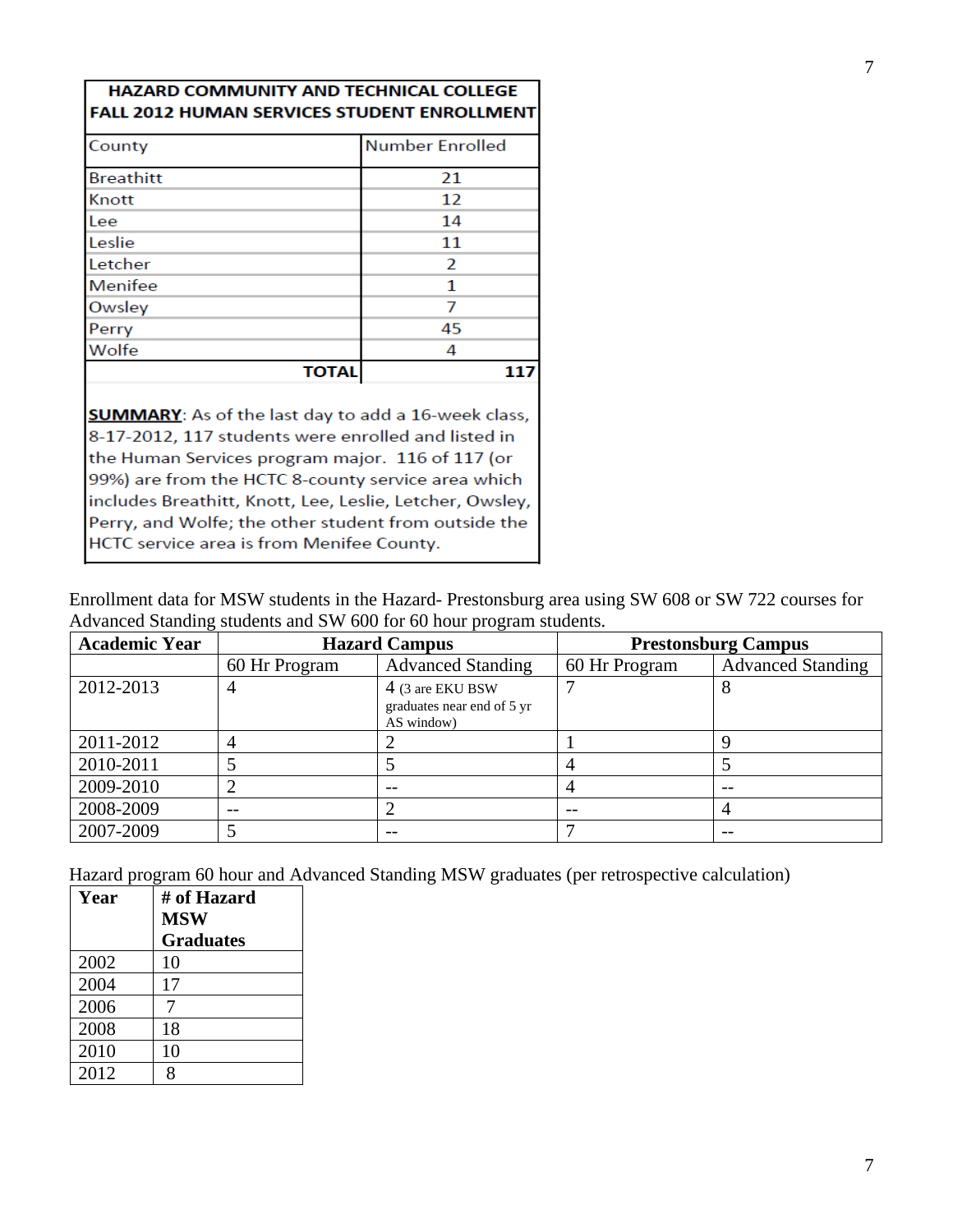## **Brothers, Sheila C**

| From:    | Hippisley, Andrew R                     |
|----------|-----------------------------------------|
| Sent:    | Wednesday, March 27, 2013 3:38 PM       |
| To:      | Brothers, Sheila C                      |
| Subject: | FW: Expansion of Off-Campus programming |

**From:** Anderson, Heidi Milia **Sent:** Wednesday, March 27, 2013 12:16 PM **To:** Badger, Karen **Subject:** Expansion of Off‐Campus programming

Dear Karen:

I've reviewed your proposal, regarding expansion of the programming in Hazard to include the BASW program, to determine whether it requires a SACSCOC substantive change. Based on the new SACSCOC substantive change policy, since the college already has the MSW in Hazard which has been previously approved by SACSCOC, this expansion falls under the SACSCOC type of change labeled "adding programs that are not significantly different from an approved off‐ campus program the site". Thus, based on their process, this is not considered a substantive change.

The college only needs to complete the regular internal university processes.

Please let me know if you have any questions.

Sincerely, Heidi

Heidi Milia Anderson, Ph.D., FAPhA SACSCOC Accreditation Liaison & Associate Provost for Institutional Effectiveness Office of Institutional Effectiveness University of Kentucky 202 Main Building 410 Administration Drive Lexington, Kentucky 40506‐0032 Email: hande2@uky.edu Assistant: Debbie Sparkman 859‐257‐7393 Office FAX: 859‐323‐8688 \*\*\*\*\*\*\*\*\*\*\*\*\*\*\*\*\*\*\*\*\*\*\*\*\*\*\*\*\*\*\*\*\*\*\*\*\*\*\*\*\*\*\*\*\*\*\*\*\*\*\*\*\*\*\*

"Tell me, and I forget Teach me, and I may remember Involve me, and I learn." Benjamin Franklin